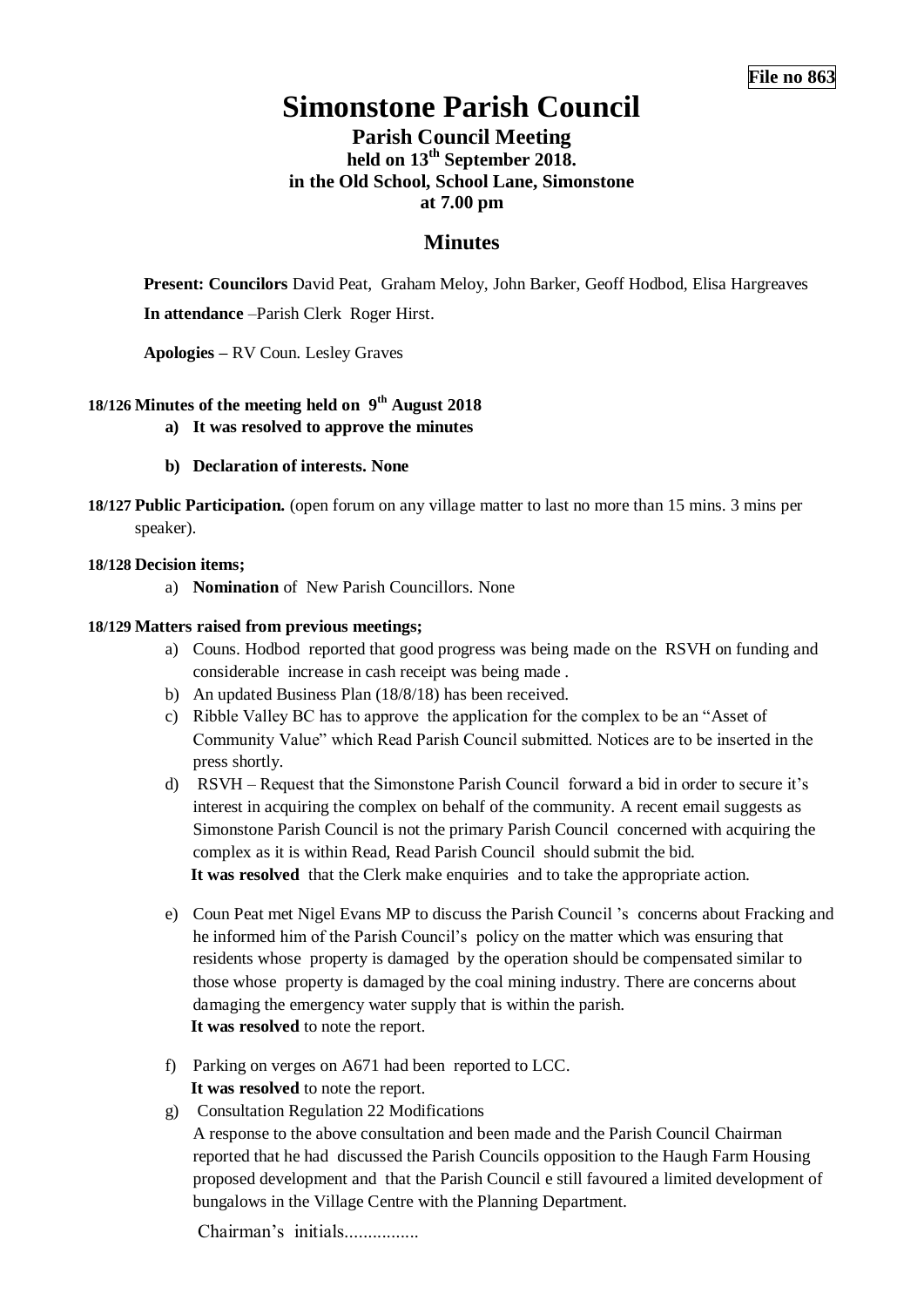- h) Harewood Avenue Grass cutting progress report. Discussion arose on whether the mowing of the site would attract the grant funding available from the County Council
	- **It was resolved** that the Clerk make enquires

#### **18/130 Matters requested by members.**

a) Christmas arrangements – Provision of Crib

**It was resolved** not to purchase a crib due to the lack of storage but to make the usual Christmas arrangements as in previous years.

Advertisement on the Parish Councils Website. Memers had been approached by Commercial Concerns who wished to place adverts on the Parish Council website. The matter was discussed.

**It was resolved** that the proposal could lead to complications as was not compatible with the impartiality that the Parish Council should extol.

- b) Coun Hodbod Burst Pipe Whalley Road reported and repaired. **It was resolved** to note the report.
- **18/131 Correspondence. It was reported that a mobile cinema had offered a choice** of films that are

available complete with estimated costs. Members considered the report.

**It was resolved** not to proceed with the matter.

- a) Copy letter has been received from a resident who had complained about the condition of Back Lane Read (not in the Parish) to the County Council. The County Highways letter to the resident explained that the lane was not a priority for the forthcoming year. It would be considered for repairs in a survey for highway repairs in the 2019-2020 year. **It was resolved** to note the report
- b) Email has been received regarding "No Cold calling" the writer wrote Email has been received regarding "No Cold calling" the writer reported " I've personally informally discussed the apparent oversight with 9 out of 11 households on Waverley Close along with 5 from Fountains Avenue. It comes as no surprise to me that they are all in favour, in fact several wanted to sign a petition on the spot!"

**It was resolved** that the Clerk would be willing to consider a petition from the whole of the estate before a request would be forwarded to the LCC as they have many requests for more zones to be inroduced but due to reduced resources they were unable to provide them.

c) Back Lane,Old Roman Road; A letter has been received from a resident of Simonstone who had complained to the County Highways Dept. about the condition of the Road. He had received a response from Phil Durnell Head of Highways informing him that the lane had been inspected but was not considered a priority for repair in the coming year but will be considered again for repair in the 2019/20yr . Members had been sent a copy by email for information,

**It was resolved** to note the report.

# **18/132** LALC

a)74thAnnual General Meeting will be held on Saturday 17 November 2018 at 10am at Howick House, Penwortham

 **It was resolved** that the Parish Clerk should attend the AGM.

b) The Ribble Valley Branch met and the following matters were discussed;- Ribble Valley Protocol for the public to speak at RV Council meetings A copy had been attached to the agenda.

Chairman's initials................